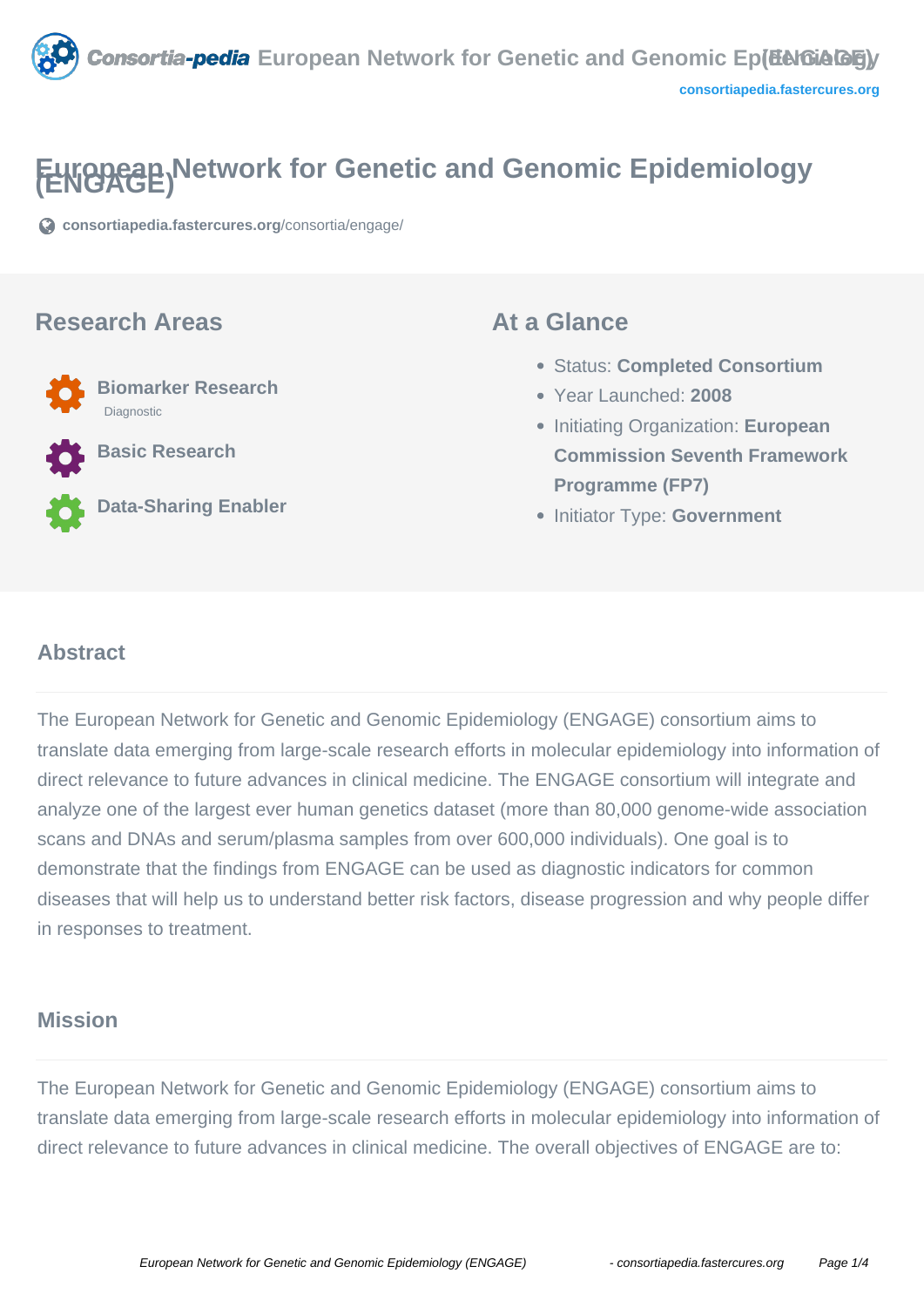#### **Consortia-pedia** European Network for Genetic and Genomic Ep(**EeKGAGE**) **[consortiapedia.fastercures.org](http://consortiapedia.fastercures.org/)**

 Establish an international framework for research into genetic and genomic epidemiology by assembling the best researchers, the best sample and data sets in areas of primary focus (cardiovascular, metabolic and behavioral diseases), the best ethical guidance and the best analytical and translational platforms.

 Investigate the origins and causes of metabolic and cardiovascular disease phenotypes. This initial focus is due to their priority for European and global health, with hopes that the methods developed and lessons learned will also be applied to a wider range of disease areas including behavioral and psychiatric phenotypes during the course of the project. ENGAGE aims to evaluate the clinical and public health relevance of the novel disease and trait-susceptibility genes that are identified, demonstrating that these findings can be used as diagnostic indicators for common diseases. This will help to better understand risk factors, disease progression and why people differ in responses to treatment.

 Improve the sharing and integration of large data sets with the consortium's combined access to an extensive range of well phenotyped and catalogued population cohorts representing >600,000 subjects and including a number of ethnically homogeneous population sets. Furthermore, Genome wide association data (GWA) are available for >100,000 of these subjects. The ENGAGE project aims to bring together these datasets efficiently to perform large scale integrated genetic association analyses in order to accelerate discovery of novel disease-susceptibility variants undetectable in individual studies.

 Explore key methodological questions to European research such as the consequences of ethnic and environmental heterogeneity for gene discovery efforts and the allelic architecture of common disease, and the development of novel technological and statistical approaches for the study of human disease. ENGAGE aims to find new ways of providing recommendations for methodological issues within European research in genetic and genomic epidemiology.

 Facilitate translation of findings to the clinical area by disseminating research outputs to both the scientific and non-specialist audience and at contributing to international efforts in large population cohorts by maintaining very close contacts with the P3G effort (Public Population Projects in Genomics).

# **Consortium History**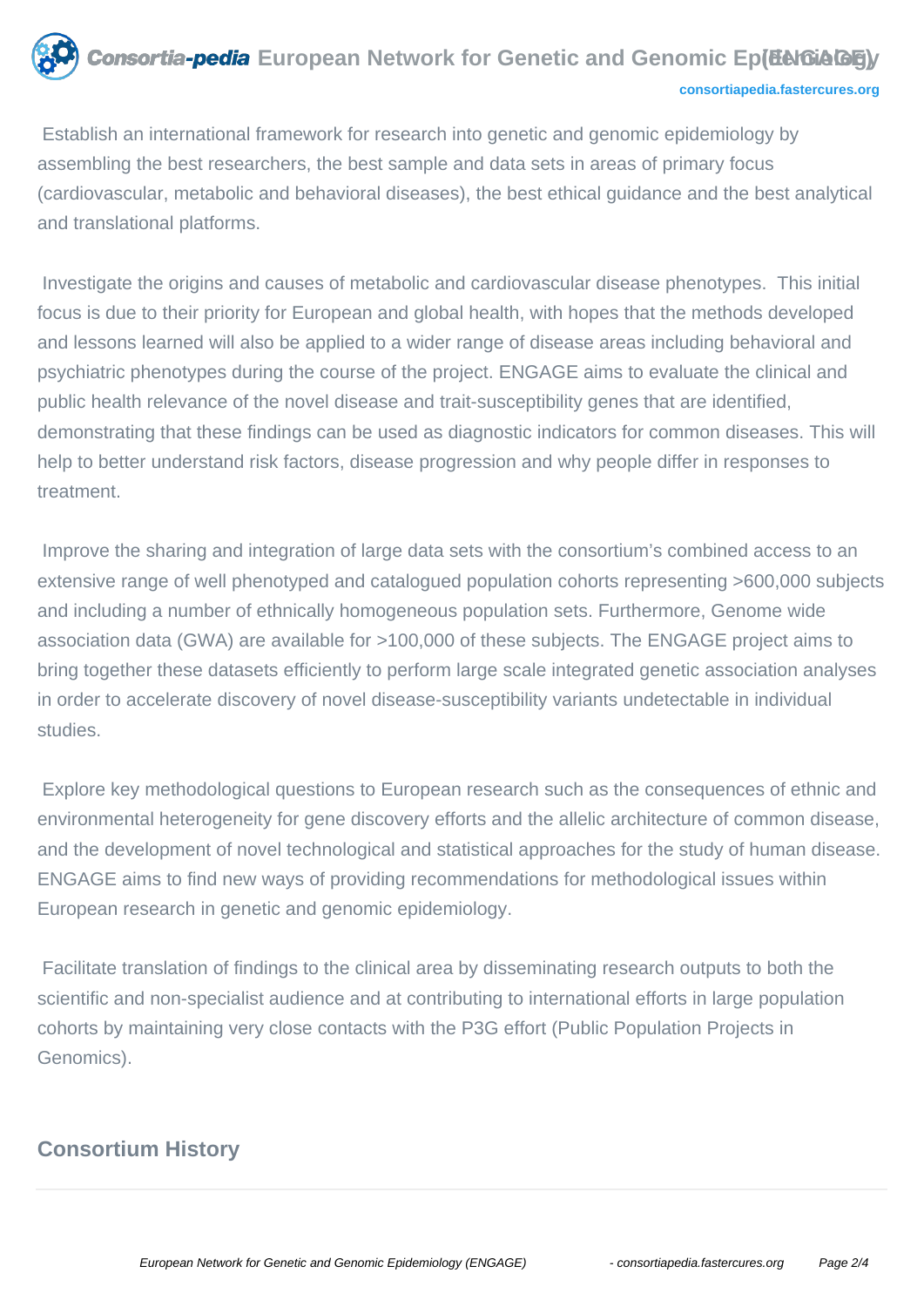

2008 – Program launched

# **Financing**

Funded with 12 M euros by the European Commission under the 7th Framework Programme-Health Theme.

# **Data Sharing**

Key ethical issues in ENGAGE and in all biobanks-related international consortia studies that share data involve confidentiality, data security, consent and feedback to the participants regarding study results.

 A key consideration in structuring the ENGAGE project was to include a research component on societal aspects that utilizes the ENGAGE project as an 'in vivo' design whereby relevant ethical and societal issues are analyzed within the framework of the project itself. For the purposes of the ENGAGE study, all samples will be coded, and no personal identifiers are used and all is made to protect the privacy of study participants. Only study samples that were consented and approved by the local ethical committee will be used for genetic and genomic epidemiological studies within ENGAGE.

The results of the first round of ENGAGE led meta-analyses have already been published in high profile journals and have raised interest in the mainstream press, resulting in a dissemination of key messages to the general public.

Homepage <http://www.euengage.org/>

# **Sponsors & Partners**

University of Helsinki University of Oxford European Bioinformatics Institute (EMBL-EBI) Queen's University Belfast King's College London